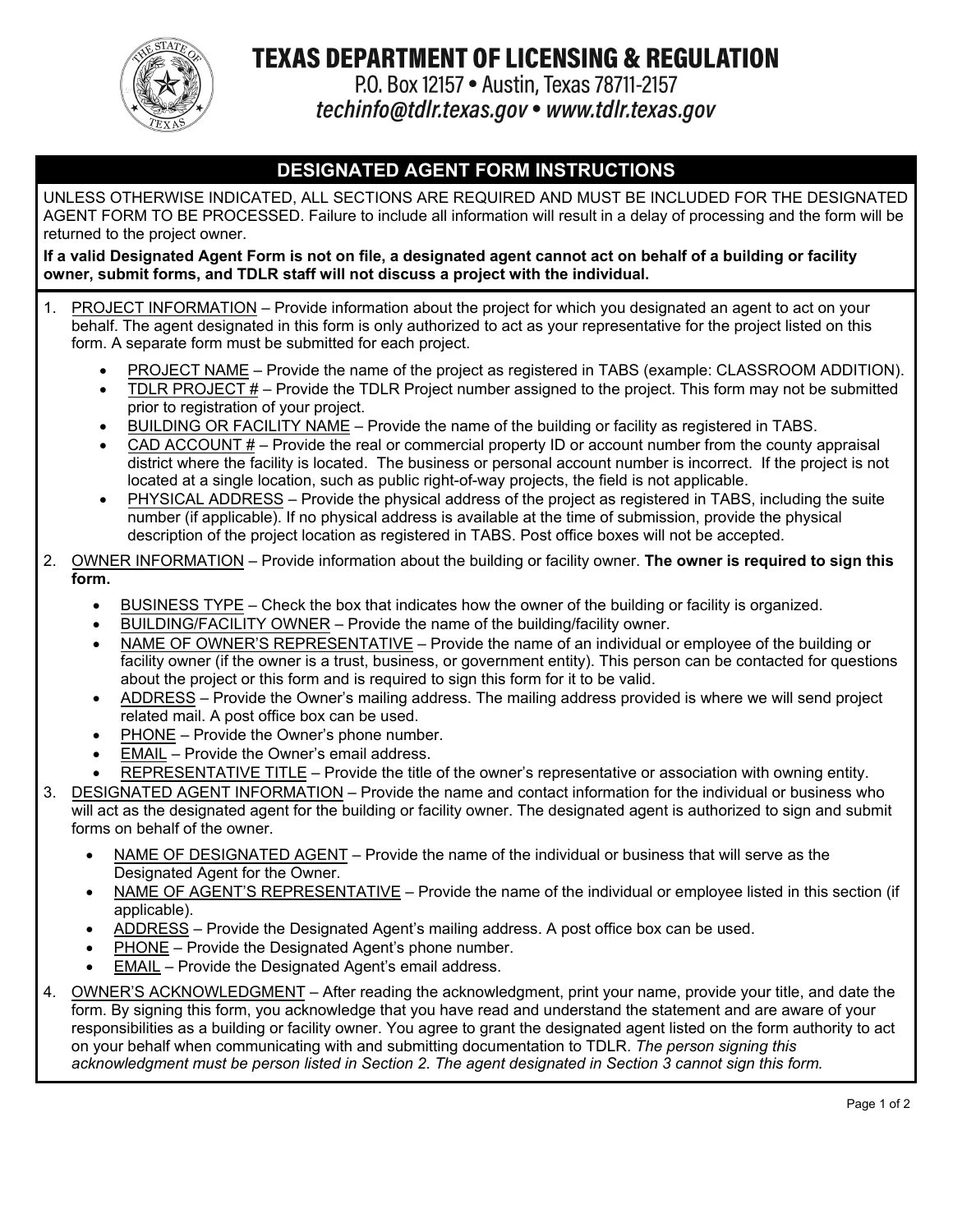#### **SEND YOUR COMPLETED DOCUMENTS TO:**

Project associated Registered Accessibility Specialist (RAS) techinfo@tdlr.texas.gov

*OR*

Texas Department of Licensing and Regulation P.O. Box 12157 Austin, TX 78711-2157

For additional information and questions, please visit the Texas Department of Licensing & Regulation website at *[Elimination of Architectural Barriers](https://www.tdlr.texas.gov/ab/ab.htm)*.

You can request assistance or submit required attachments via *[TDLR webform](https://ga.tdlr.texas.gov:1443/form/csgeneralinquiry)* where you can submit your request for assistance and include attachments needed. You may contact Customer Service Representatives at (800) 803-9202 (in state only) or (512) 463-6599; Relay Texas-TDD: (800) 735-2989. Customer Service Representatives are available Monday through Friday from 7:00 a.m. until 6:00 p.m. Central Time (excluding holidays).

#### **TDLR Public Information Act Policy:**

This document is subject to the Texas Public Information Act. With certain exceptions, information in this document may be made available to the public. For more information, view the *[TDLR Public Information Act Policy](https://www.tdlr.texas.gov/disclaimer.htm#PublicInfoPolicy)*.

TDLR Form AB043 rev April 2022 **Page 2 of 2** and the state of 2 of 2 and the state of 2 of 2 and 2 of 2 of 2 of 2